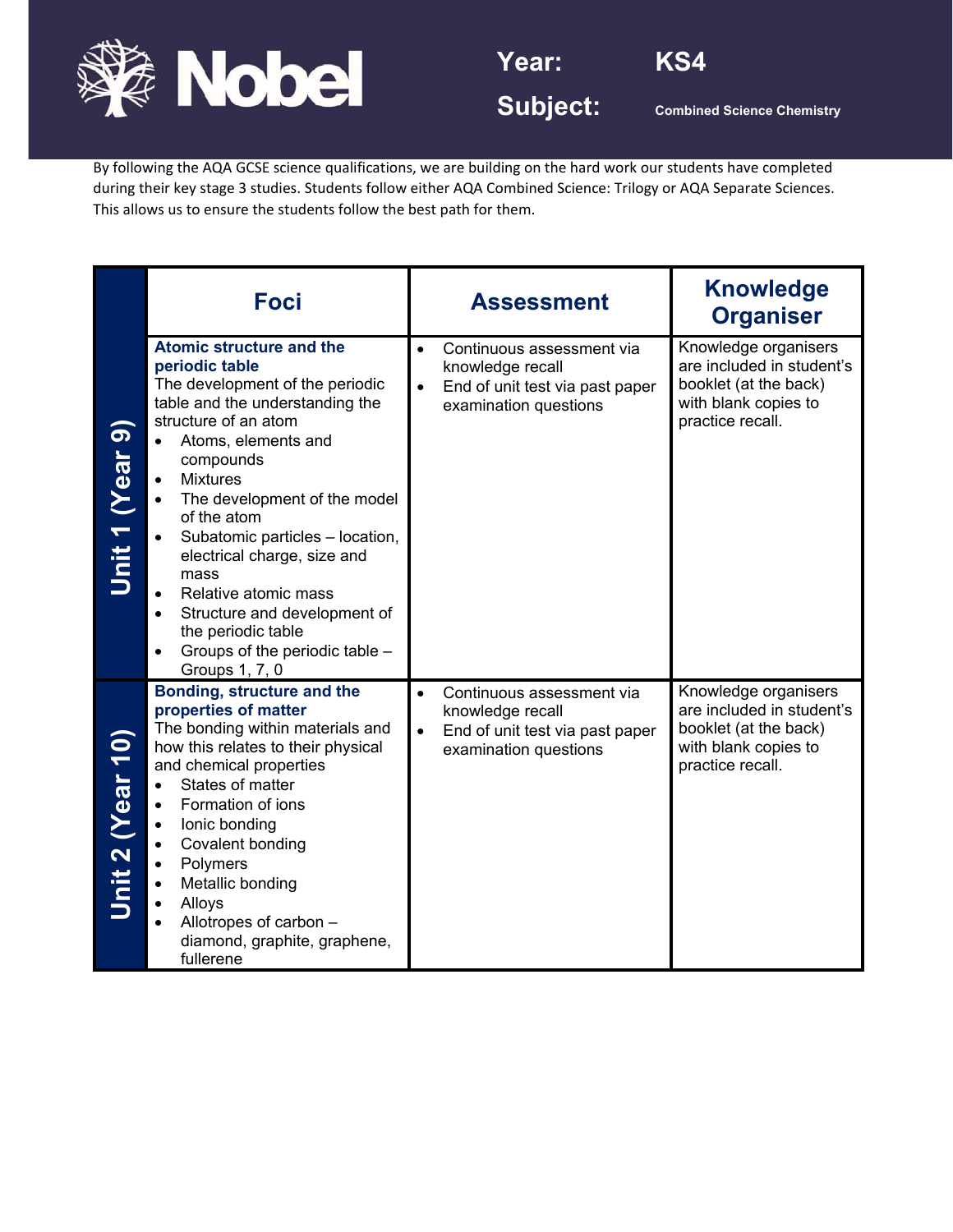



Subject: **Combined Science Chemistry** 

| $\overline{10}$<br><b>Near</b><br>$\boldsymbol{\infty}$<br>Unit | <b>Quantitative chemistry</b><br>Using quantitative methods and<br>calculations to determine reaction<br>outcomes, establish patterns and<br>make predictions of chemical<br>behaviour<br>Conservation of mass and<br>$\bullet$<br>balancing equations<br>Relative formula mass<br><b>Chemical measurements</b><br>$\bullet$<br><b>Moles</b><br>Limiting reactants<br>$\bullet$             | $\bullet$<br>$\bullet$ | Continuous assessment via<br>knowledge recall<br>End of unit test via past paper<br>examination questions                                                                                                                                                                                                                                                      | Knowledge organisers<br>are included in student's<br>booklet (at the back)<br>with blank copies to<br>practice recall. |
|-----------------------------------------------------------------|---------------------------------------------------------------------------------------------------------------------------------------------------------------------------------------------------------------------------------------------------------------------------------------------------------------------------------------------------------------------------------------------|------------------------|----------------------------------------------------------------------------------------------------------------------------------------------------------------------------------------------------------------------------------------------------------------------------------------------------------------------------------------------------------------|------------------------------------------------------------------------------------------------------------------------|
| Unit 4 (Year 10)                                                | <b>Chemical changes</b><br>Developing an understanding of<br>common reactions and using<br>these to predict the outcomes of<br>other reactions<br>Reactions and reactivity of<br>metals<br><b>Extraction metals</b><br>$\bullet$<br>Oxidation and reduction<br>$\bullet$<br>(redox)<br>Reactions of acids and<br>$\bullet$<br>neutralisation<br>Electrolysis<br>$\bullet$<br>Half equations | $\bullet$              | Continuous assessment via<br>knowledge recall<br>Required practical - Preparing<br>a pure and dry sample of<br>soluble salts from an insoluble<br>oxide or carbonate<br>Required practical -<br>investigating what happens<br>when aqueous solutions are<br>electrolysed using inert<br>electrodes<br>End of unit test via past paper<br>examination questions | Knowledge organisers<br>are included in student's<br>booklet (at the back)<br>with blank copies to<br>practice recall. |
| (10)<br><u>LO</u><br>Unit                                       | <b>Energy changes</b><br>The transfer of energy within<br>reactions and how this affects the<br>surroundings. How electricity can<br>be produced and used within<br>chemical reactions<br>Exothermic and endothermic<br>reactions<br>Reaction profiles<br>Bond energies                                                                                                                     | $\bullet$<br>$\bullet$ | Continuous assessment via<br>knowledge recall<br>Required Practical -<br>Investigating the variables that<br>affect temperature change<br>End of unit test via past paper<br>examination questions                                                                                                                                                             | Knowledge organisers<br>are included in student's<br>booklet (at the back)<br>with blank copies to<br>practice recall. |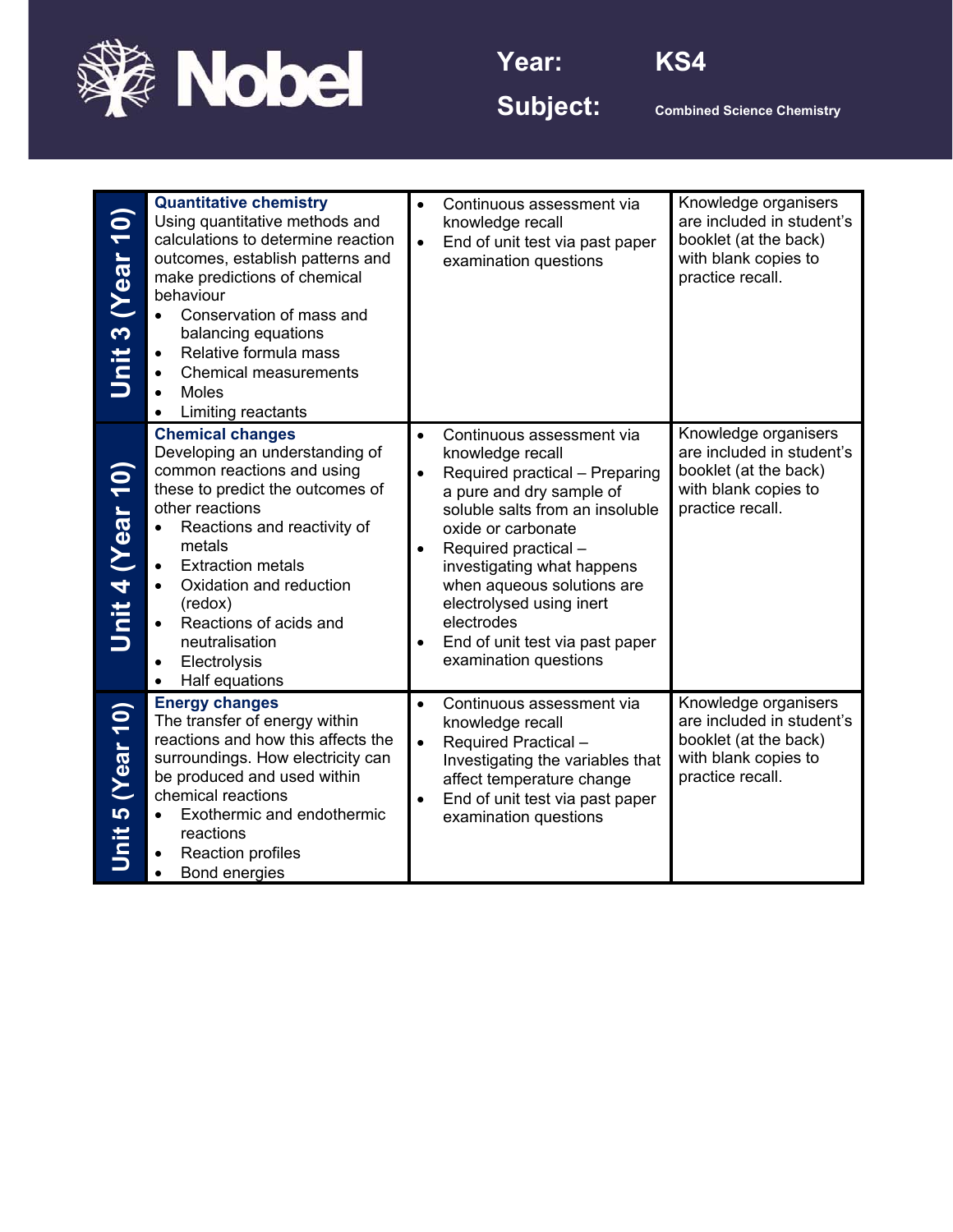



Subject: **Combined Science Chemistry** 

| Unit 6 (Year 10) | The rate and extent of chemical<br>change<br>Determining the rate at which a<br>reaction is moving, including<br>dynamic equilibrium<br>Calculating rate of reaction<br>$\bullet$<br>and the factors that can affect<br>it, including catalysts<br>Collision theory and activation<br>$\bullet$<br>energy<br>Reversible reactions and<br>$\bullet$<br>dynamic equilibrium<br>Changing conditions and the<br>$\bullet$<br>effect on equilibrium | Continuous assessment via<br>$\bullet$<br>knowledge recall<br>Required practical -<br>$\bullet$<br>Investigating how changing<br>concentration affects rate of<br>reaction using two different<br>methods<br>End of unit test via past paper<br>examination questions | Knowledge organisers<br>are included in student's<br>booklet (at the back)<br>with blank copies to<br>practice recall. |
|------------------|------------------------------------------------------------------------------------------------------------------------------------------------------------------------------------------------------------------------------------------------------------------------------------------------------------------------------------------------------------------------------------------------------------------------------------------------|-----------------------------------------------------------------------------------------------------------------------------------------------------------------------------------------------------------------------------------------------------------------------|------------------------------------------------------------------------------------------------------------------------|
| Unit 7 (Year 11) | <b>Organic chemistry</b><br>The chemistry of carbon<br>compounds, their sources and the<br>modifications of them to produce<br>new and useful materials.<br>Crude oil<br>$\bullet$<br>Fractional distillation and uses<br>$\bullet$<br>of the fractions<br>Hydrocarbons and their<br>$\bullet$<br>properties                                                                                                                                   | Continuous assessment via<br>knowledge recall<br>End of unit test via past paper<br>examination questions                                                                                                                                                             | Knowledge organisers<br>are included in student's<br>booklet (at the back)<br>with blank copies to<br>practice recall. |
| Unit 8 (Year 10) | <b>Chemistry of the atmosphere</b><br>Understanding the development<br>and changes within the<br>atmosphere including causes of<br>pollution and global warming.<br>Composition and evolution of<br>$\bullet$<br>the atmosphere<br>Greenhouse gases<br>$\bullet$<br>Climate change and global<br>warming<br>Carbon footprints<br>٠<br>Pollutants<br>$\bullet$                                                                                  | Continuous assessment via<br>$\bullet$<br>knowledge recall<br>End of unit test via past paper<br>$\bullet$<br>examination questions                                                                                                                                   | Knowledge organisers<br>are included in student's<br>booklet (at the back)<br>with blank copies to<br>practice recall. |